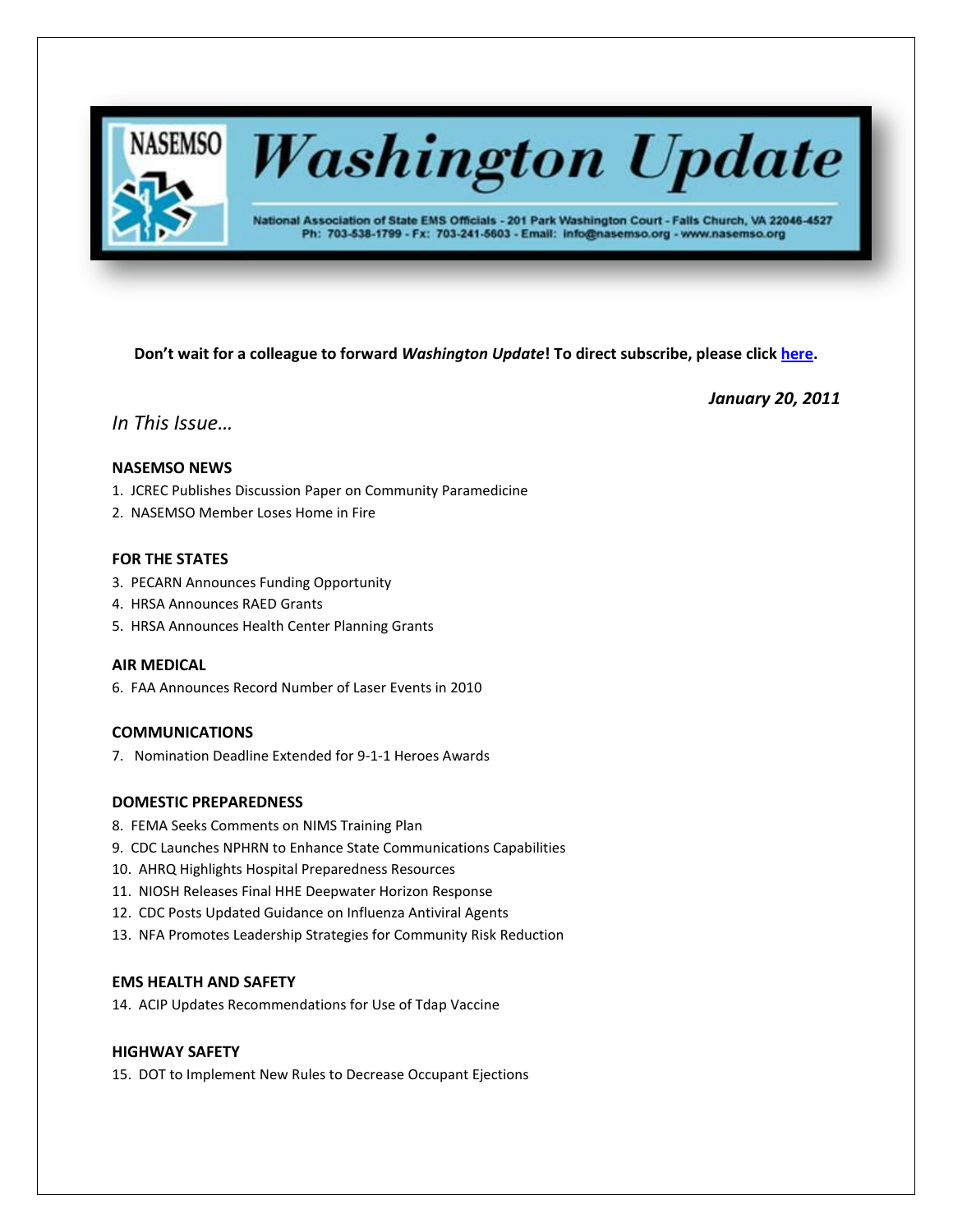## **FEDERAL PARTNERS**

- 16. CDC Updates Influenza Guidance in Healthcare Settings
- 17. NIOSH Requests Public Comment
- 18. Health Community Embraces EHR for Federal Incentive Payments
- 19. FDA Limits Maximum Dose of Acetaminophen in Prescription Drug Products

## **INDUSTRY NEWS**

- 20. NFPA Technical Committee on EMS Meets
- 21. Morphine Oral Solution Could Lead to Medication Errors
- 22. Solution Offered to Auxiliary AC System Control in Specific 2011Ford Models to Comply with KKK Specs
- 23. Controversy over Ambulance Disinfectant Isolated to Single Service
- 24. Geriatrics Society Updates Fall Prevention Guidelines

## **INTERESTING ABSTRACTS OR WEBCASTS**

25. Aerosol inhalation from spacers and valved holding chambers requires few tidal breaths for children

- 26. NPR "Talk of the Nation" Highlights Challenges of Field Triage
- 27. MMR Scare Fraught With Misconduct
- 28. Assessing the Impact of Prehospital Intubation on Survival in Out-of-Hospital Cardiac Arrest
- 29. Predictors of Influenza Vaccination among Emergency Medical Services Personnel

30. Effect of high flow oxygen on mortality in chronic obstructive pulmonary disease patients in prehospital setting: randomised controlled trial

## **UPCOMING EVENTS**

- **\*\*\*STATEWIDE EMS CONFERENCES\*\*\***
- **\*\*\*National Conferences and Special Meetings\*\*\***

#### **1. JCREC Publishes Discussion Paper on Community Paramedicine**

The National Association of State EMS Officials (NASEMSO) and the National Organization of State Offices of Rural Health (NOSORH) through their Joint Committee on Rural Emergency Care (JCREC) has developed a discussion paper on Community Paramedicine. NASEMSO and NOSORH jointly support the effort to improve the understanding of community paramedicine. In 2011, the JCREC will continue to learn about CP and is contemplating several strategies, including monthly CP forums or education sessions for states and programs developing or contemplating CP; development of a more comprehensive state guide to developing a CP program; and a symposium to discuss issues and solutions to the points brought up in the discussion paper. The final version of the discussion paper which has been approved for distribution by NASEMSO and NOSORH is now availabl[e here.](http://www.nasemso.org/Projects/RuralEMS/documents/CPDiscussionPaper.pdf)

### **2. NASEMSO Member Loses Home in Fire**

Fire crews from Carlin and Elko, NV responded to the call just after 2 am on January 11 and found the home of NASEMSO friend and colleague, Bob Heath, fully involved in flames. A fire spokesperson said the structure, although still standing, was described as a total loss of both home and contents. Bob and his wife fortunately escaped without injury. A trust fund has been established at the Nevada Bank and Trust for anyone who wishes to help. Donations can be sent to Robert & Linda Heath Fire Fund Account: 5500034508 or mailed to the bank via the Carlin branch at PO Box 446, Carlin, NV 89822. Our thoughts and prayers remain with Bob and Linda during this difficult time!!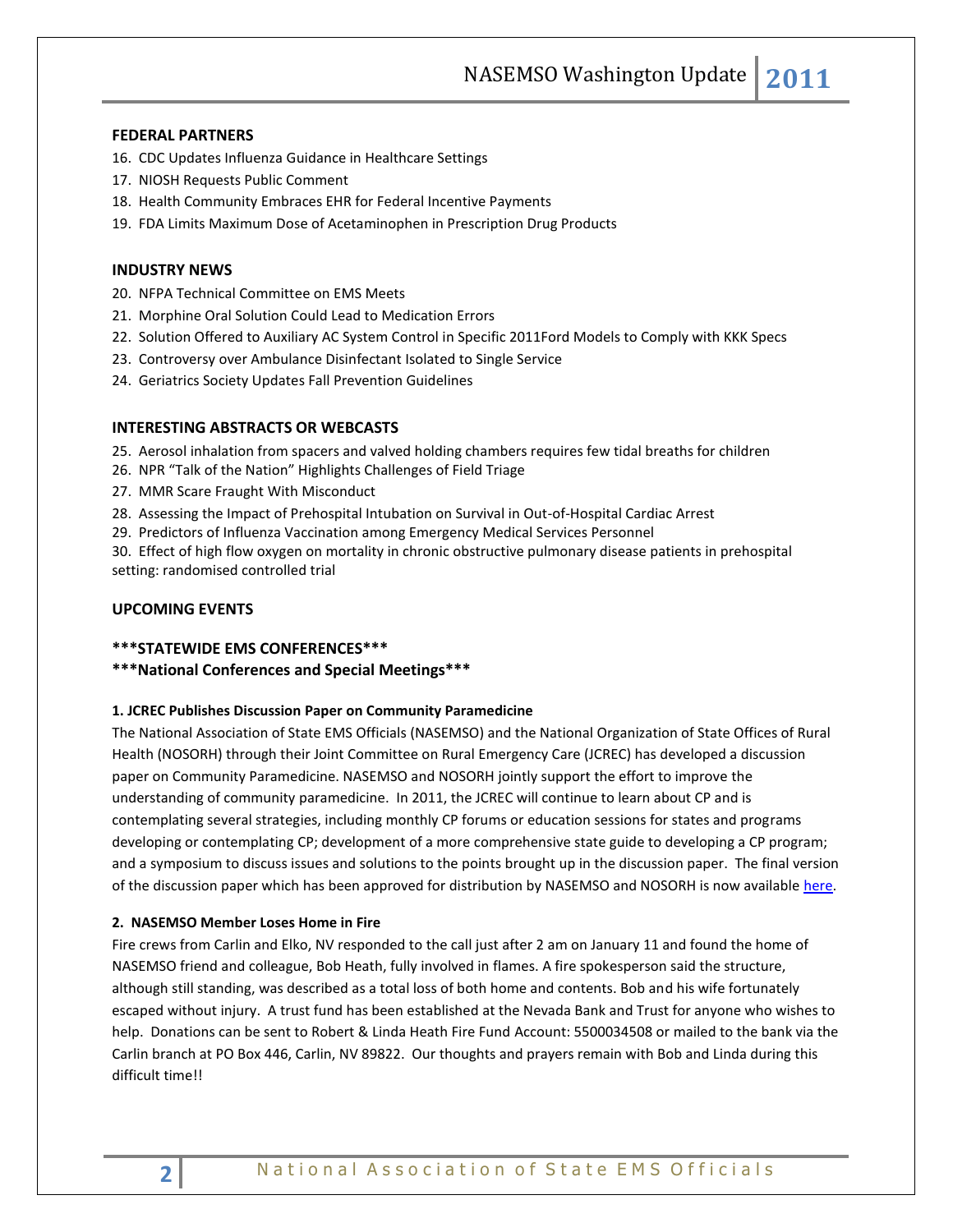## **3. PECARN Announces Funding Opportunity**

The Emergency Medical Services for Children (EMSC) Program at the Health Resources and Services Administration (HRSA) is pleased to announce a funding opportunity announcement (FOA) for the Network Development Demonstration Project (NDDP). The purpose of the EMSC-NDDP cooperative agreement is to continue to demonstrate the value of an infrastructure or network designed to be the platform from which to conduct investigations on the efficacy of treatments, transport, and care responses in emergency care settings, including those preceding the arrival of children to hospital emergency departments. Funded NDDP cooperative agreements and a separately funded data center make up the Pediatric Emergency Care Applied Research Network (PECARN). Qualified Applicants: State governments and accredited schools of medicine are the only eligible applicants for funding under the EMSC Program. Up to six (6) will be awarded at up to \$630,000 in total (direct and indirect) costs per year for four (4) years for each of the six (6) awards. Please note that a technical assistance call will be held on January 24, 2011 at 12:00 noon (Eastern). Details for accessing the call are in the full FOA. A letter of intent is due February 15, 2011. The application deadline is on March 16, 2011 at 8:00 pm (Eastern). You may find the application by searching under CFDA number 93.127 in [http://www.grants.gov.](http://cl.publicaster.com/ClickThru.aspx?pubids=8731%7c414%7c166&digest=UBZd%2bA7cG1UmuSd84Dg66A&sysid=1)

## **4. HRSA Announces RAED Grants**

The purpose of the Rural Access to Emergency Devices (RAED) Grant Program is to provide funding to rural community partnerships to purchase automated external defibrillators (AEDs) that have been approved, or cleared for marketing by the Food and Drug Administration; and provide defibrillator and basic life support training in AED usage through the American Heart Association, the American Red Cross, or other nationally-recognized training courses. A community partnership is composed of local emergency response entities such as community training facilities, local emergency responders, fire and rescue departments, police, community hospitals, and local nonprofit entities and for-profit entities. In the past, AEDs have been placed in colleges, universities, community centers, local businesses, law enforcement and ambulance vehicles, fire trucks, 911 dispatch centers, and offices. The grant creates opportunities to educate the public on AEDs via advertisements, news media, schools, churches, shopping malls, restaurants, home owner associations, businesses, local government bodies, security firms, etc. The deadline for Applications is February 28, 2011. Link to Announcement...

#### **5. HRSA Announces Health Center Planning Grants**

The purpose of planning grants is to demonstrate the need for health services in the community from public or non-profit organizations seeking a grant to plan for the development of a comprehensive primary care health center under the Health Center Program authorized under Section 330 of the Public Health Service Act. The purpose of the Health Center Program is to extend comprehensive primary and preventive health services (including mental health, substance abuse and oral health services) and supplemental services to populations currently without access to such services, and to improve their health status. The program includes: 1) Community Health Centers, section 330(e); 2) Migrant Health Centers, section 330(g); 3) Health Care for the Homeless program, section 330(h); and 4) Public Housing Primary Care, section 330(i). The populations served by these programs include: 1) medically underserved populations in urban and rural areas; 2) migratory and seasonal agricultural workers and their families; 3) homeless people, including children and families; and 4) residents of publicly subsidized housing. The deadline for applications is March 18, 2011. Link to Announcement...

## **6. FAA Announces Record Number of Laser Events in 2010**

The FAA recently announced that in 2010, nationwide reports of lasers pointed at aircraft almost doubled from the previous year to more than 2,800. This is the highest number of laser events recorded since the FAA began keeping track in 2005. Nationwide, laser event reports have steadily increased since the FAA created a formal reporting system in 2005 to collect information from pilots. Reports rose from nearly 300 in 2005 to 1,527 in 2009 and 2,836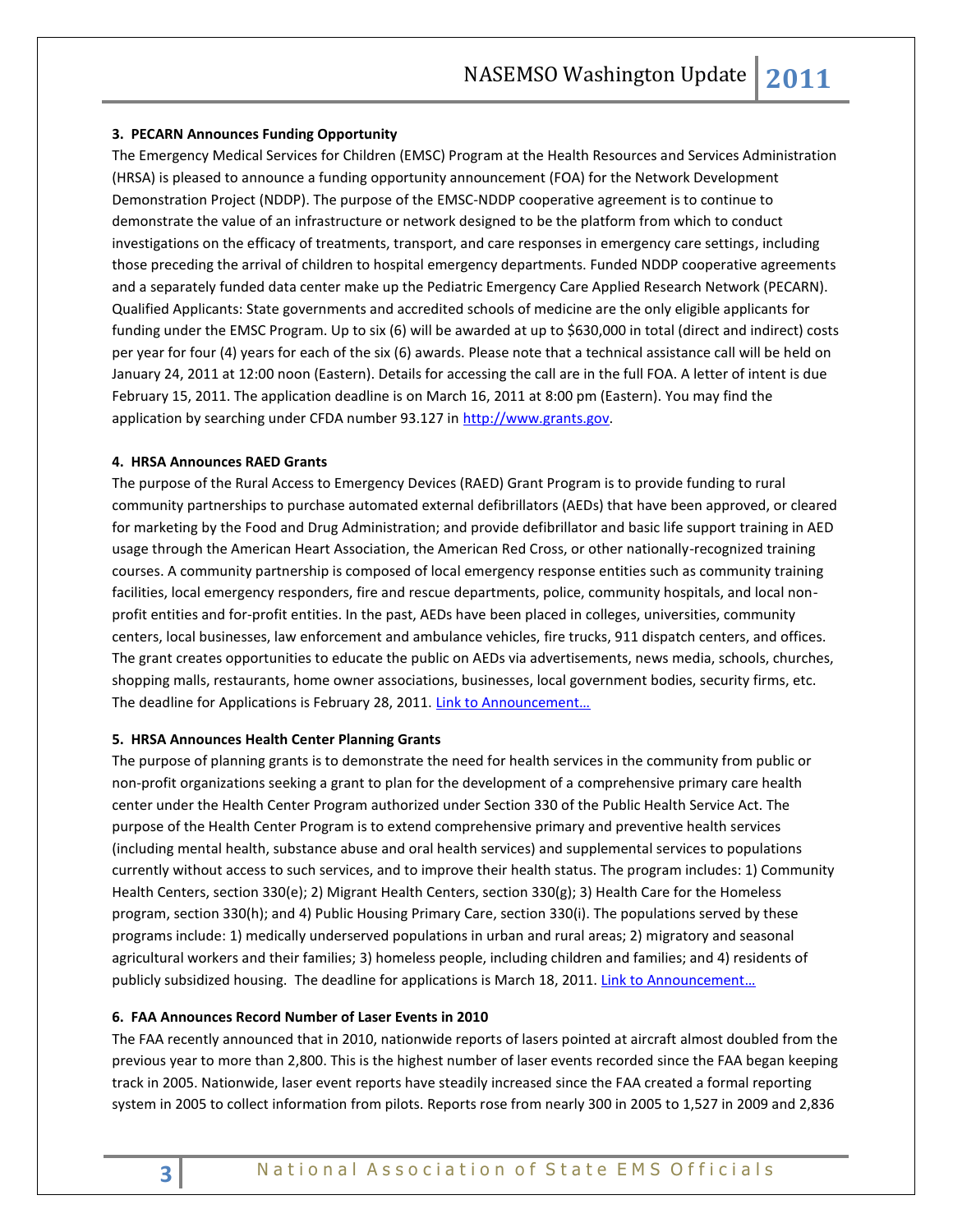in 2010. Los Angeles International Airport recorded the highest number of laser events in the country for an individual airport in 2010, with 102 reports, and the greater Los Angeles area tallied nearly twice that number, with 201 reports. Chicago O'Hare International Airport was a close second, with 98 reports, and Phoenix Sky Harbor International Airport and Norman Y. Mineta San Jose International Airport tied for the third highest number of laser events for the year with 80 each. Some cities and states have laws making it illegal to shine lasers at aircraft and, in many cases, people can face federal charges. The FAA is actively warning people not to point high-powered lasers at aircraft because they can damage a pilot's eyes or cause temporary blindness. The FAA continues to ask pilots to immediately report laser events to air traffic controllers so local law enforcement officials can be contacted. [For more information…](http://www.faa.gov/)

## **7. Nomination Deadline Extended for 9-1-1 Heroes Awards**

The E9-1-1 Institute, National Emergency Number Association (NENA), Association of Public-Safety Communications-Officials International (APCO), National Association of State 9-1-1 Administrators (NASNA), and 9- 1-1 Industry Alliance (9IA) want to remind you that nominations are open for the 2010 9-1-1 Honors Awards. The 2011 awards ceremony will take place at the 9-1-1 Honors Gala on Tuesday, March 29th, 2011 in Washington, DC. The deadline has been extended to Saturday, January 29, 2011. Descriptions, eligibility requirements, the nomination form, and submission instructions can be found online at www.e911institute.org.

## **8. FEMA Seeks Comments on NIMS Training Plan**

The Federal Emergency Management Agency (FEMA) is requesting public comments on the NIMS Training Plan. This plan defines National Incident Management System (NIMS) national training. It specifies stakeholder responsibilities and activities for developing, maintaining, and sustaining NIMS training. In addition to delineating responsibilities and actions, the NIMS Training Plan defines the process for developing training and personnel qualification requirements for emergency management/response personnel. Comments must be received by February 22, 2011. [For more information](http://www.gpo.gov/fdsys/pkg/FR-2011-01-20/pdf/2011-1111.pdf)…

## **9. CDC Launches NPHRN to Enhance State Communications Capabilities**

The National Public Health Radio Network (NPHRN) is a collaborative initiative between CDC's Office of Public Health Preparedness and Response (OPHPR) and the Division of Emergency Operations (DEO). In summary, the NPHRN will provide CDC, state, territorial, and local health departments with non-infrastructure dependent redundant communications capability – a "back up" method of communication when all else fails. Utilizing specific frequencies within the High Frequency (HF) spectrum, the NPHRN provides CDC and the 50 states, Puerto Rico, the Virgin Islands, the Pacific Island Jurisdictions (American Samoa, Commonwealth of the Northern Mariana Islands, Guam, Republic of the Marshall Islands, Republic of Palau, and the Federated States of Micronesia), and the localities of Chicago, Los Angeles County, New York City, and Washington, D.C. with a wireless redundant communications capacity. When participating in the NPHRN, CDC and public health partners will have the capability to transmit and receive vital information in the event that traditional infrastructure dependent communication media (telephone, internet, cellular) are damaged, overloaded, or destroyed thus preventing effective and reliable communication. For [more information…](http://emergency.cdc.gov/nphrn/)

## **10. AHRQ Highlights Hospital Preparedness Resources**

The Agency for Healthcare Research and Quality (AHRQ) announces several resources that can help hospital preparedness exercise coordinators plan for, design and develop, conduct, evaluate, and improve hospital preparedness exercises.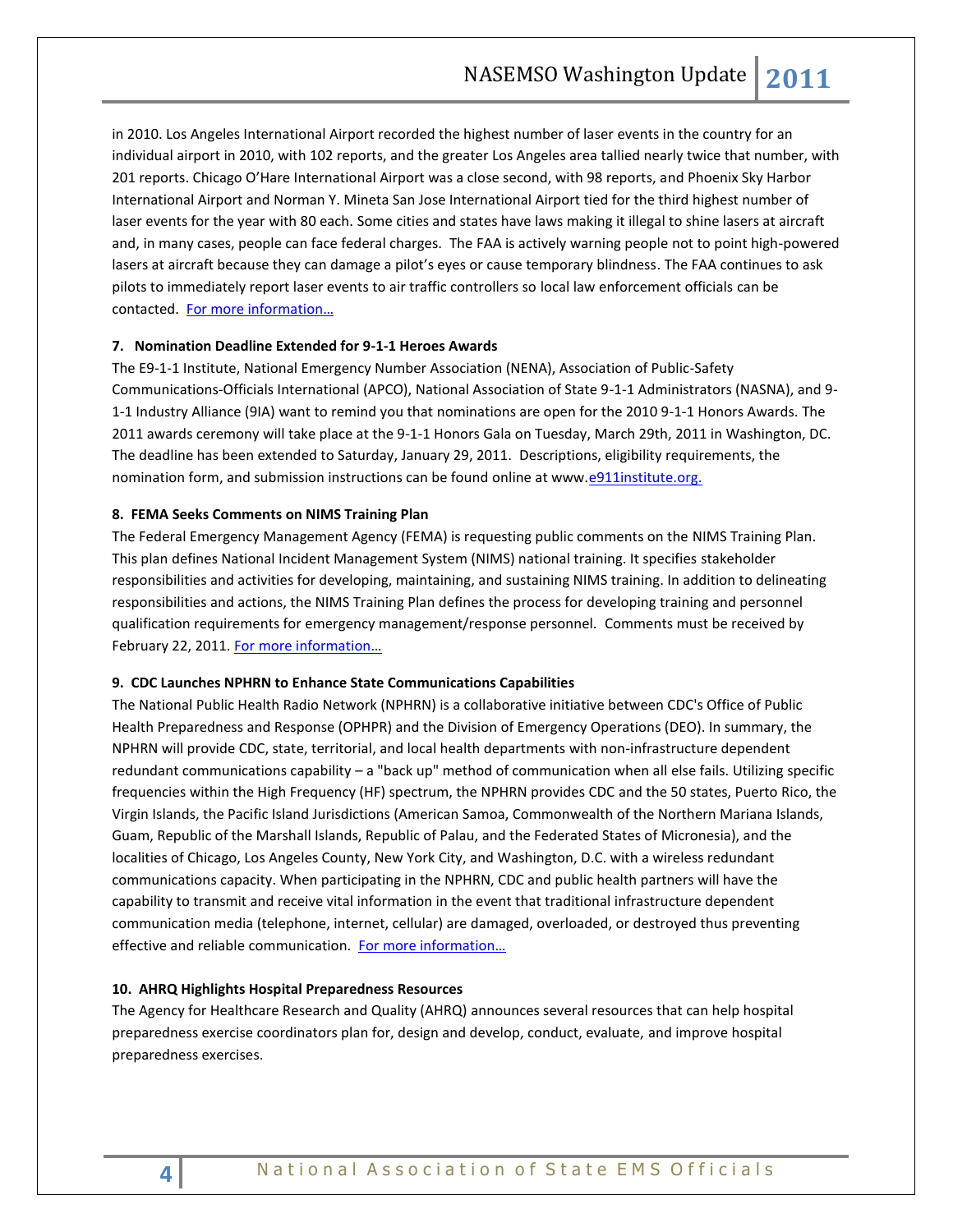- Th[e Hospital Preparedness Exercises Atlas of Resources and Tools](http://www.ahrq.gov/prep/hospatlas/) describes nearly 200 resources and tools that are available to help exercise coordinators meet Federal funding requirements and accreditation standards throughout the exercise cycle. Each entry provides descriptive and citation information for the resource or tool.
- Th[e Hospital Preparedness Exercises Guidebook](http://www.ahrq.gov/prep/hospexguide/) complements the Atlas, serving as a reference for planning, conducting, and evaluating exercises and for how to comply with accreditation standards and Federal guidelines.
- The accompanying **Hospital Preparedness Exercises Pocket Guide** serves as a quick reference, summarizing the Guidebook.

## **11. NIOSH Releases Final HHE Deepwater Horizon Response**

NIOSH released the ninth, and final, interim report highlighting the findings and recommendations from the health hazard evaluation of Deepwater Horizon response workers. All of the interim reports and sampling and health symptom survey data are available at [http://www.cdc.gov/niosh/topics/oilspillresponse/gulfspillhhe.html.](http://www.cdc.gov/niosh/topics/oilspillresponse/gulfspillhhe.html) More information on NIOSH's involvement in the Deepwater Horizon Response can be found at [http://www.cdc.gov/niosh/topics/oilspillresponse/.](http://www.cdc.gov/niosh/topics/oilspillresponse/)

## **12. CDC Posts Updated Guidance on Influenza Antiviral Agents**

As influenza activity increases in the United States, clinicians are urged to consult CDC guidance on the use of influenza antiviral agents and rapid influenza diagnostic tests this season. Updated recommendations on the use of antiviral medications has been previewed in Morbidity and Mortality Weekly Report (MMWR),

- The recommendations are currently available on CDC's website at [http://www.cdc.gov/mmwr/pdf/rr/rr6001.pdf.](http://www.cdc.gov/mmwr/pdf/rr/rr6001.pdf)
- The updated guidance for health care professionals on the use of rapid influenza diagnostic tests is available a[t http://www.cdc.gov/flu/professionals/diagnosis/clinician\\_guidance\\_ridt.htm.](http://www.cdc.gov/flu/professionals/diagnosis/clinician_guidance_ridt.htm)
- For the most recent summary of influenza activity in the United States, consult the CDC influenza surveillance report FluView a[t http://www.cdc.gov/flu/weekly/fluactivitysurv.htm.](http://www.cdc.gov/flu/weekly/fluactivitysurv.htm)

## **13. NFA Promotes Leadership Strategies for Community Risk Reduction**

The United States Fire Administration's National Fire Academy is conducting the second pilot class at the National Emergency Training Center (NETC) in Emmitsburg, MD for its newly developed 6-day course Leadership Strategies for Community Risk Reduction. The pilot class is scheduled to begin Sunday, June 26 through Friday, July 1, 2011. The ultimate goal of the course is to develop fire and EMS leaders and managers who are committed to comprehensive multi-hazard community risk reduction. [For more information…](http://www.usfra.org/forum/topics/student-recruitment-for-2)

## **14. ACIP Updates Recommendations for Use of Tdap Vaccine**

Despite sustained high coverage for childhood pertussis vaccination, pertussis remains poorly controlled in the United States. A total of 16,858 pertussis cases and 12 infant deaths were reported in 2009. Although 2005 recommendations by the Advisory Committee on Immunization Practices (ACIP) called for vaccination with tetanus toxoid, reduced diphtheria toxoid and acellular pertussis (Tdap) for adolescents and adults to improve immunity against pertussis, Tdap coverage is 56% among adolescents and <6% among adults. ACIP recommends a single Tdap dose for persons aged 11 through18 years that have completed the recommended childhood diphtheria and tetanus toxoids and pertussis/diphtheria and tetanus toxoids and acellular pertussis (DTP/DTaP) vaccination series and for adults aged 19 through 64 years. ACIP recommends that pertussis vaccination, when indicated, should not be delayed and that Tdap should be administered regardless of interval since the last tetanus or diphtheria toxoidcontaining vaccine. ACIP concluded that while longer intervals between Td and Tdap vaccination could decrease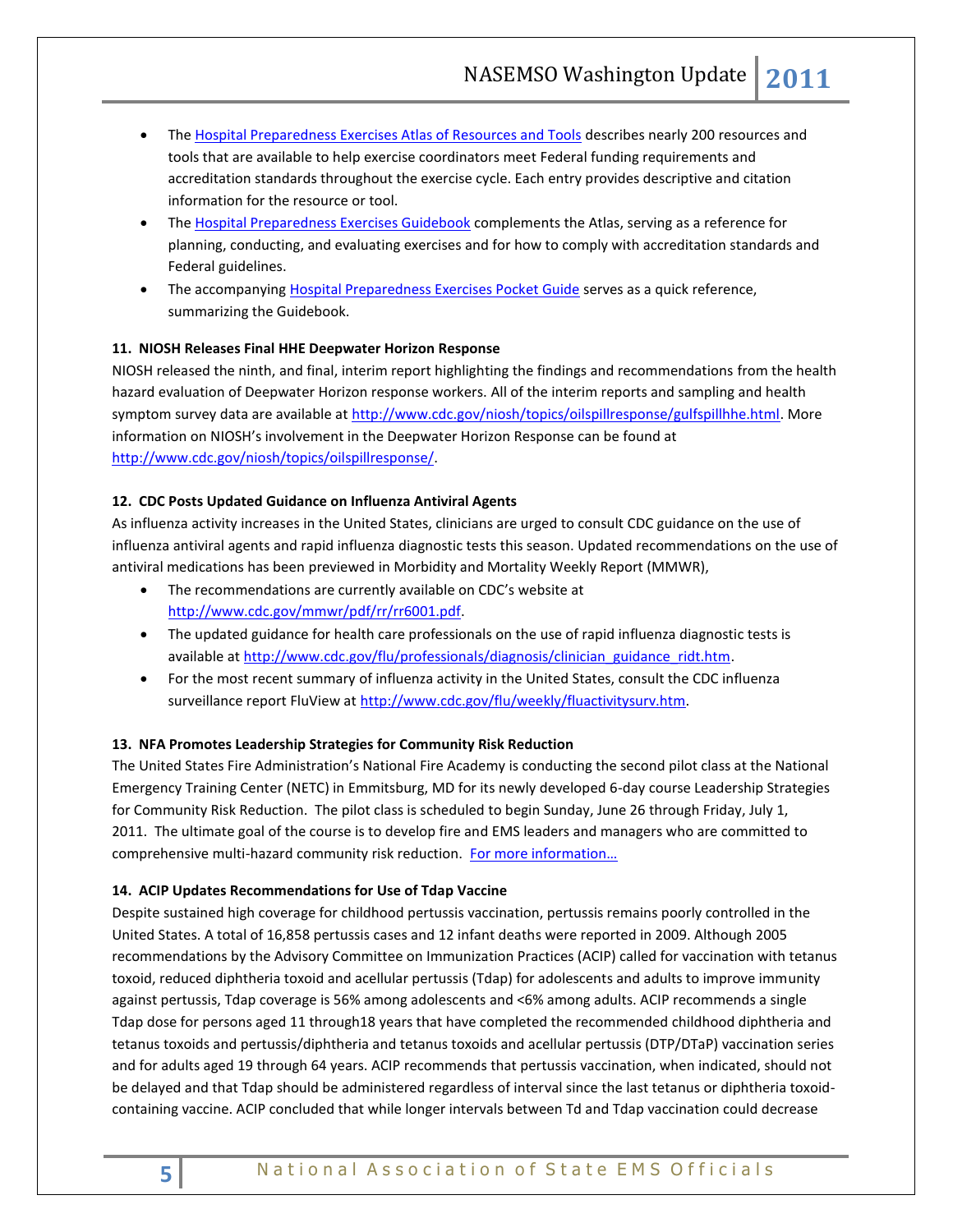the occurrence of local reactions, the benefits of protection against pertussis outweigh the potential risk for adverse events. [For more information…](http://www.cdc.gov/mmwr/preview/mmwrhtml/mm6001a4.htm?s_cid=mm6001a4_e&source=govdelivery)

## **15. DOT to Implement New Rules to Decrease Occupant Ejections**

U.S. Transportation Secretary Ray LaHood recently announced a final rule aimed at decreasing occupant ejections in passenger vehicles. The new U.S. Department of Transportation standard, which will help reduce the number of people partially or completely ejected through side windows during rollover crashes, will begin phasing in during 2013. Under the new rule, issued by the Department's National Highway Traffic Safety Administration (NHTSA), vehicle manufacturers must develop a countermeasure for light passenger vehicles under 10,000 lbs that prevents the equivalent of an unbelted adult from moving more than 4 inches past the side window opening in the event of a crash. The new standard will begin phasing in during 2013 – all newly manufactured vehicles will be required to provide this protection by model year 2018. For more information...

#### **16. CDC Updates Influenza Guidance in Healthcare Settings**

In case you didn't notice, the Centers for Disease Control and Prevention (CDC) has archived influenza guidance previously referencing H1N1 Infection Control Guidance for Healthcare Personnel and EMS. The information is no longer being maintained or updated. EMS personnel are now referred to the CDC's Infection Control in Health [Care Facilities](http://www.cdc.gov/flu/professionals/infectioncontrol/healthcaresettings.htm) web site. New guidance on seasonal influenza supersedes previous CDC guidance for both seasonal influenza and the Interim Guidance on Infection Control Measures for 2009 H1N1 Influenza in Healthcare Settings, which was written to apply uniquely to the special circumstances of the 2009 H1N1 pandemic as they existed in October 2009. As stated in that document, CDC planned to update the guidance as new information became available. In particular, one major change from the spring and fall of 2009 is the widespread availability of a safe and effective vaccine for the 2009 H1N1 influenza virus. Components of this vaccine have been included in the 2010-2011 trivalent seasonal vaccine. Second, the overall risk of hospitalization and death among people infected with this strain was uncertain in spring and fall of 2009, but is now known to be substantially lower than prepandemic assumptions. In addition, more information has been recently published or presented indicating that face mask use and hand hygiene reduce the risk of influenza infection in health care and household settings. The current circumstances and new information justify an update of the recommendations. This updated guidance continues to emphasize the importance of a comprehensive influenza prevention strategy that can be applied across the entire spectrum of healthcare settings. CDC will continue to evaluate new information as it becomes available and will update or expand this guidance as needed. Additional information on influenza prevention, treatment, and control can be found o[n CDC's influenza website.](http://www.cdc.gov/flu/)

NASEMSO members and others frequently comment about the perceived exclusion of EMS personnel in Department of Health and Human Service (HHS) and Centers for Disease Control and Prevention (CDC) guidance related to health, wellness, and disease prevention. While it is not practical for every federal document to outline comprehensive definitions pertaining to a particular audience, here is the HHS reference that demonstrates federal commitment to EMS disciplines in guidance titled for HCP:

Definition of Health Care Personnel (HCP), March 2008\*

HCP refers to all paid and unpaid persons working in health-care settings who have the potential for exposure to patients and/or to infectious materials, including body substances, contaminated medical supplies and equipment, contaminated environmental surfaces, or contaminated air.

HCP might include (but are not limited to) physicians, nurses, nursing assistants, therapists, technicians, **emergency medical service personnel**, dental personnel, pharmacists, laboratory personnel, autopsy personnel, students and trainees, contractual staff not employed by the health-care facility, and persons (e.g., clerical, dietary, house-keeping, laundry, security,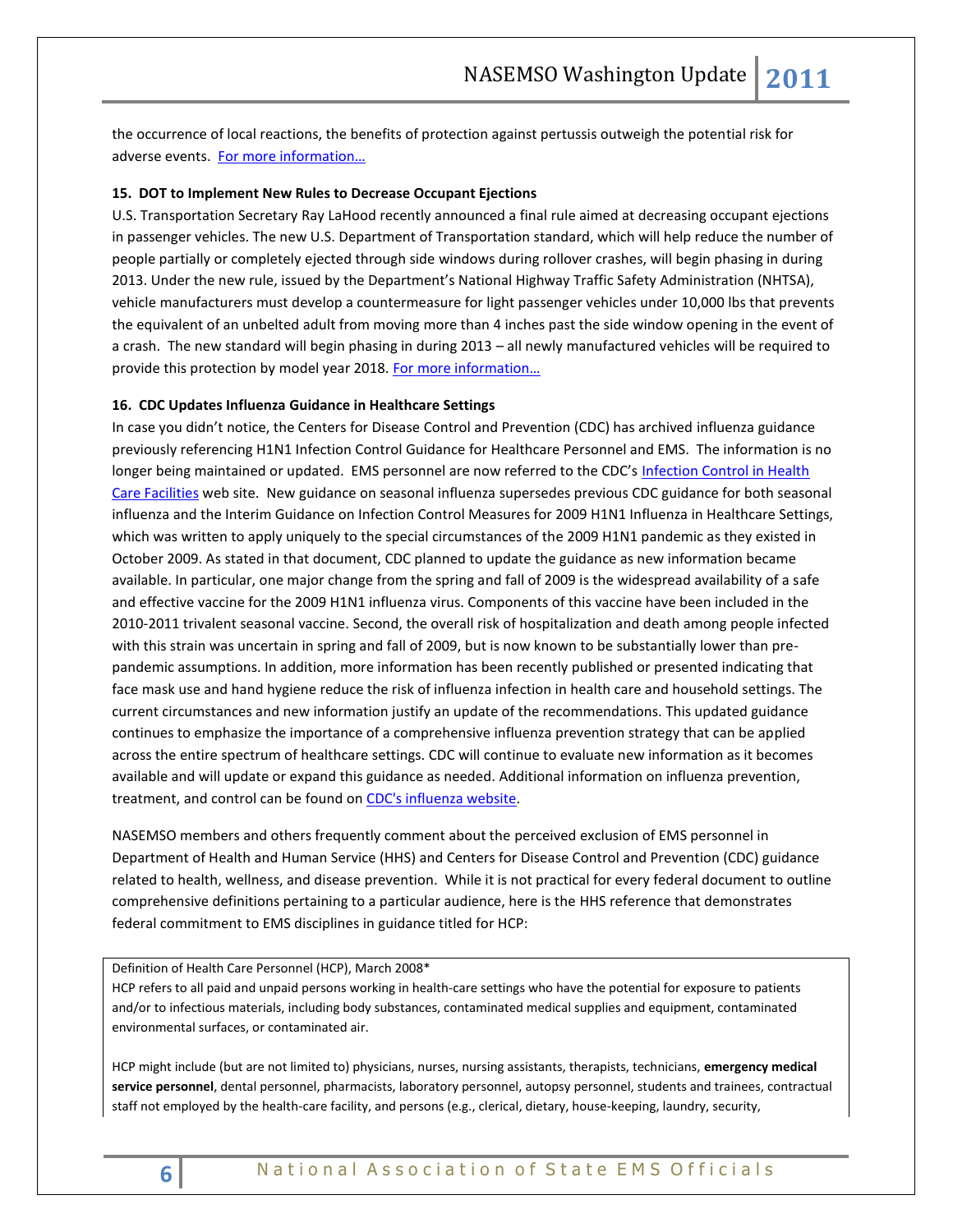maintenance, billing, and volunteers) not directly involved in patient care but potentially exposed to infectious agents that can be transmitted to and from HCP and patients.

These recommendations apply to HCP in acute care hospitals, nursing homes, skilled nursing facilities, physician's offices, urgent care centers, and outpatient clinics, and to persons who provide home health care and **emergency medical services**.

\*Adapted from Influenza Vaccination of Health-Care Personnel: Recommendations of the Healthcare Infection Control Practices Advisory Committee (HICPAC) and the Advisory Committee on Immunization Practices (ACIP). MMWR 2006;55(RR02):1-16.

#### **17. NIOSH Requests Public Comment**

**•** Infectious Diseases and Emergency Responders

Public comments will be accepted through February 11 on a proposed list of infectious diseases that may pose life-threatening health risks to emergency response employees through bloodborne or airborne transmission. Comments will also be accepted on proposed guidelines describing the circumstances in which emergency response employees may be exposed to such diseases and proposed guidelines describing the manner in which medical facilities should determine whether emergency response employees have been exposed in the line of duty. <http://edocket.access.gpo.gov/2010/2010-31149.htm>

#### New Respiratory Device Standards

Public comments will be accepted through February 12 on a proposal to develop a performance standard for a combination respirator unit that employs the technologies of two or more different types of respiratory protective devices. The notice is part of NIOSH's ongoing program for developing appropriate standards and test procedures for the various types of respiratory protective devices used to provide protection to workers in chemical, biological, radiological, and nuclear environments. <http://www.cdc.gov/niosh/docket/review/docket082A/>

## **18. Health Community Embraces EHR for Federal Incentive Payments**

In a recent survey conducted by the Department of Health and Human Services (HHS), four-fifths of the nation's hospitals and 41 percent of office-based physicians currently intend to take advantage of federal incentive payments for adoption and meaningful use of certified electronic health records (EHR) technology. The survey information was released as the registration period opened for the Medicare and Medicaid EHR Incentive Programs. To qualify for incentive payments, under the Medicare EHR Incentive Program, providers must achieve meaningful use of certified EHR technology, under regulations issued by CMS and the Office of the National Coordinator for Health Information Technology (ONC.) Medicaid providers can receive their first year's incentive payment for adopting, implementing, and upgrading certified EHR technology but must demonstrate meaningful use in subsequent years in order to qualify for additional payments. For more information...

## **19. FDA Limits Maximum Dose of Acetaminophen in Prescription Drug Products**

The Food and Drug Administration (FDA) is taking steps to reduce the maximum dosage unit strength of acetaminophen in prescription drug products. This change will provide an increased margin of safety to help prevent liver damage due to acetaminophen overdosing by persons who unwittingly combine acetaminophen containing products. A recent Federal Register notice explains the reasons for the reduction in dosage unit strength and describes how FDA is implementing it for approved prescription drug products that exceed the new maximum tablet or capsule strength. FDA is also requiring safety labeling changes, including a new boxed warning, for acetaminophen-containing prescription drug products to address new safety information about the risk of liver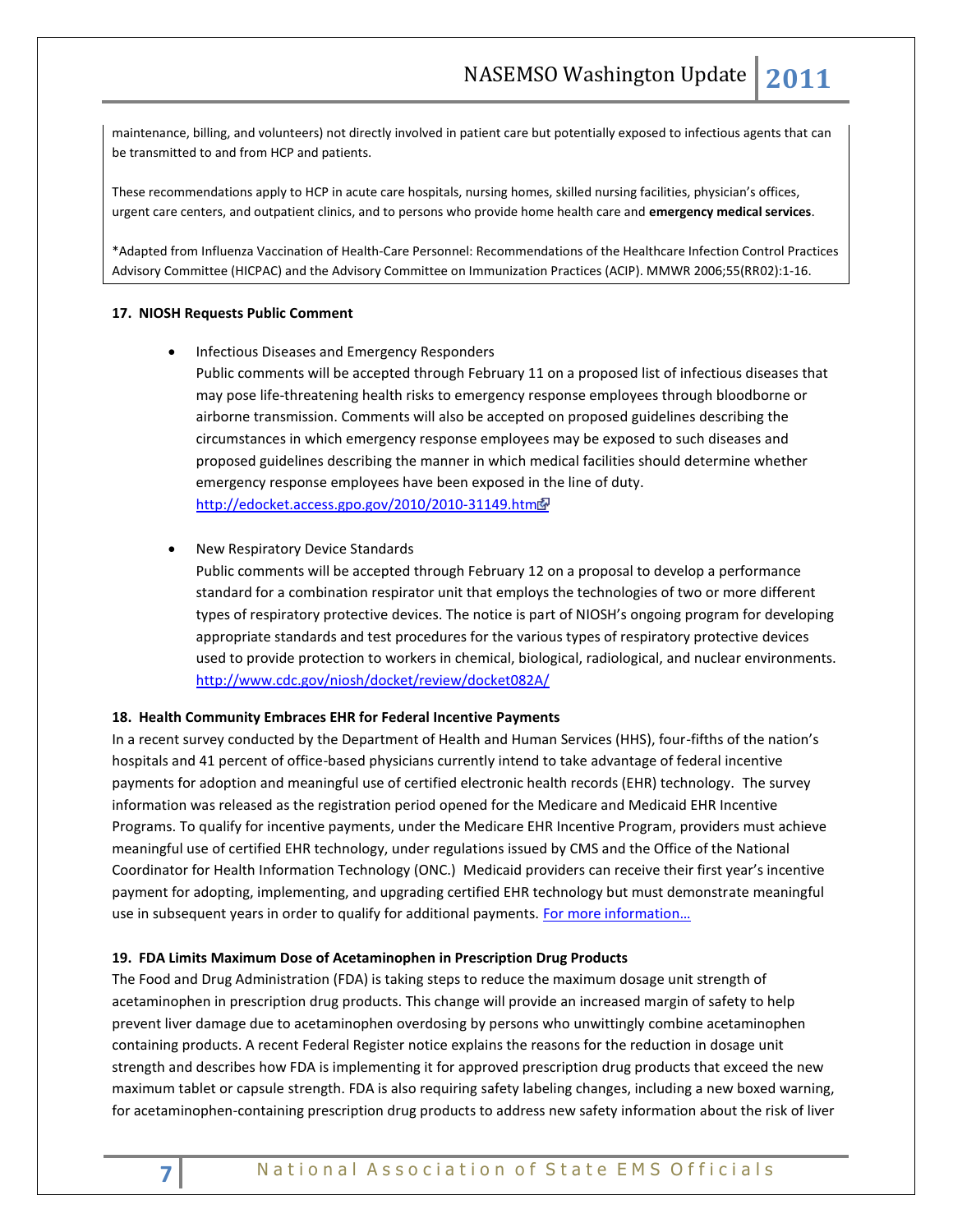damage. There are 7 different prescription acetaminophen combinations currently marketed under a total of 189 approved active applications. [For more information…](http://www.gpo.gov/fdsys/pkg/FR-2011-01-14/pdf/2011-709.pdf)

## **20. NFPA Technical Committee on EMS Meets**

The National Fire Protection Association (NFPA) Technical Committee on EMS met in San Antonio, TX, on January 6-7. The Committee is chaired by National Volunteer Fire Council (NVFC) Kentucky Director and EMS/Rescue Section Chair Ken Knipper. The Technical Committee is responsible for NFPA 450 – Guide for Emergency Medical Services and Systems. This document provides guidelines and recommendations to assist those interested or involved in EMS system design and provides a template for local stakeholders to evaluate EMS systems and make improvements based on that evaluation. NFPA 450 is up for revision, and the Technical Committee is reviewing the document to determine if any changes should be made. At the January meeting, the Committee expressed its desire to keep the document pure to its original design, although some updates were made to keep the document current. The Committee also decided to cite the National Highway Traffic Safety Administration's (NHTSA) publication Emergency Medical Services Performance Measures to address a recent request from the Standards Council to incorporate additional material on performance measures.The Technical Committee will perform a thorough gap and standard analysis of NFPA 450 during its next meeting to determine if all 14 EMS attributes listed in NHTSA's EMS Agenda for the Future are covered in the document. (Special thanks to the National Volunteer Fire Council EMS Section for this update!)

## **21. Morphine Oral Solution Could Lead to Medication Errors**

Roxane Laboratories and the Food and Drug Administration (FDA) have notified healthcare professionals of serious adverse events and deaths resulting from accidental overdose of morphine sulfate oral solutions, especially when using the high potency 100 mg/5mL product. The packaging and label for morphine sulfate oral solution (100 mg/5 mL product), which was first approved in January 2010 for the treatment of chronic pain, has led to medication errors, the manufacturer and the FDA report. The FDA alert comes in response to reports of accidental overdoses, including some deaths, when labels were misinterpreted. "In most of these cases," says the manufacturer, "morphine sulfate oral solutions ordered in milligrams (mg) were mistakenly interchanged for milliliters (mL) of the product." In other cases, there was confusion about the concentration of morphine in the product. For complete details, see the linked manufacturer's drug safety information. Patients will receive a medication guide when filling prescriptions for morphine sulfate. For more information...

## **22. Solution Offered to Auxiliary AC System Control in Specific 2011Ford Models to Comply with KKK Specs**

The Ford Motor Company has issued a QVM Bulletin (Q-195) to vehicle manufacturers regarding aftermarket auxiliary air conditioning units in 2011 F-350, F-450, F-550 Chassis systems (which are used to build ambulances.) In order to comply with KKK Specifications, units require independent control of the rear air-conditioning systems. Until recently, the 2011 F-Super Duty chassis could not meet the KKK specification for independent control of the rear a/c (unless a completely separate a/c system is installed). This can result in the rear compartment temperature being overridden by the front controls. Intermotive Vehicle Controls has notified NASEMSO and the Ambulance Manufacturer Division group of the National Truck Equipment Association (NTEA) of the availability of a CAN Vehicle Controller as a potential solution which will enable these vehicles to pass KKK inspections. Interested persons are encouraged to visit the "Emergency Response" section at [http://www.intermotive.net/products.html.](http://www.intermotive.net/products.html)

The individual documents can also be found by using these links.

**•** [Ambulance KKK Specification](http://www.intermotive.net/Emergency%20Vehicles/KKK-A-1822F.pdf)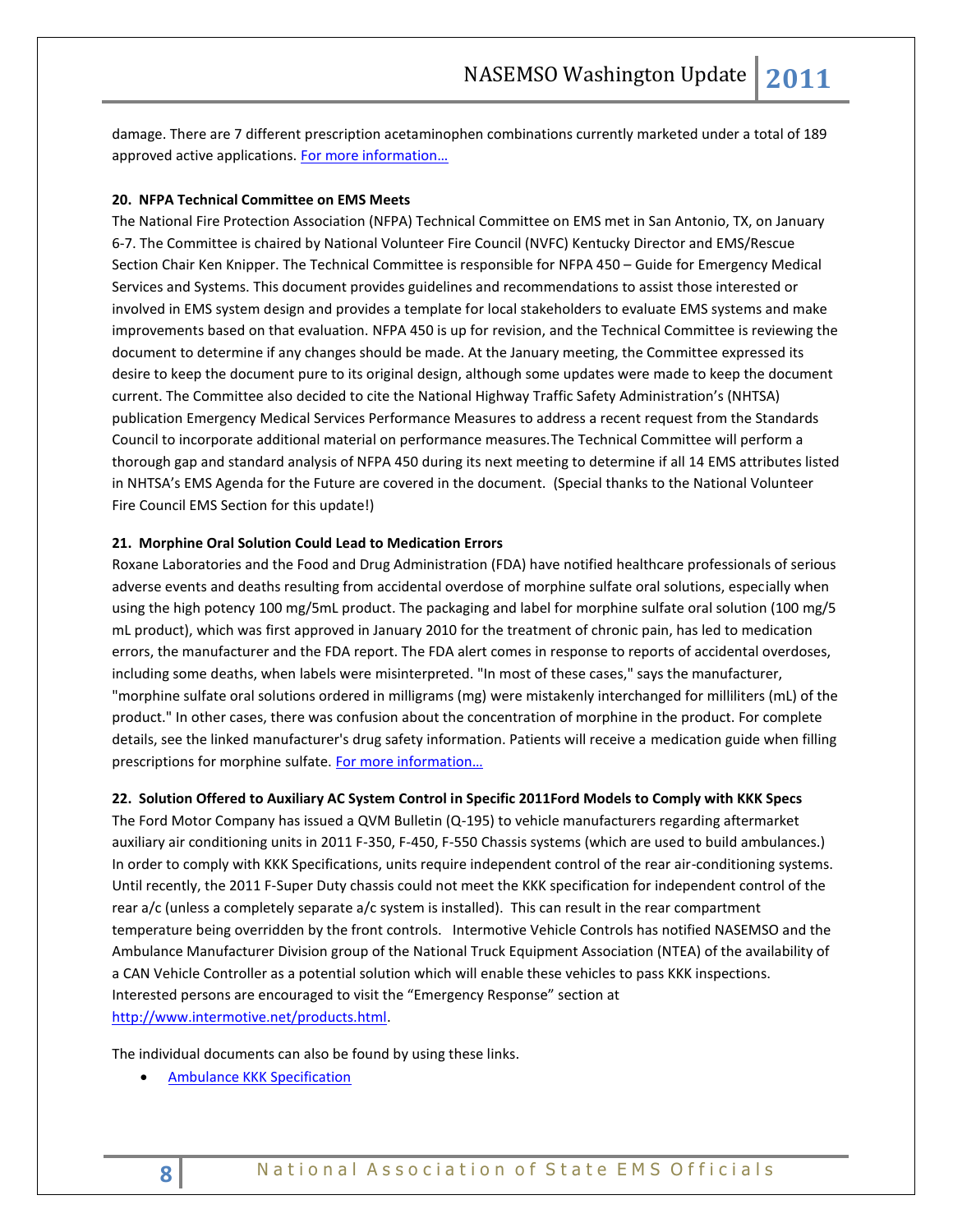- [Ford VMV Bulletin on A/C System Control](http://www.intermotive.net/Emergency%20Vehicles/Q-195.pdf)
- [CVC501-A-02 \(with high idle\)](http://www.intermotive.net/Emergency%20Vehicles/CVC501-A-02.pdf)
- [CVC502-A-01 \(without high idle\)](http://www.intermotive.net/Emergency%20Vehicles/CVC502-A-01.pdf)

Anyone that has questions can contact Marc Ellison at 800-969-6080 extension 17, cell 530-210-1843, or by e-mail a[t mellison@intermotive.net](mailto:mellison@intermotive.net).

## **23. Controversy over Ambulance Disinfectant Isolated to Single Service**

Following a formal complaint by a local union over undocumented health concerns for its workers, EPA Region 2 has ordered a New Jersey EMS provider to immediately stop micro-misting their ambulances with disinfectants acquired from Zimek Technologies and the Zimek's Micro-Mist® Disinfectant and Sanitizer Application System. This device is used to deliver disinfectants to the interior of ambulances as micron or submicron sized particles. Zimek Technologies has not been contacted by the EPA or been served any notification from them. The EPA Region 2 issued an order directly to the local New Jersey ambulance service to stop using its Zimek System until further notice while the health-related claims are further investigated to determine if they are legitimate. By its terms, the order did not affect any other Zimek user. For more information...

#### **24. Geriatrics Society Updates Fall Prevention Guidelines**

The American Geriatrics Society has updated its 2001 guideline for preventing falls in older people. The article, published in the Journal of the American Geriatrics Society, offers several recommendations regarding screening, assessment, and intervention. Additional resources are available on the web site. [For more information…](http://www.americangeriatrics.org/health_care_professionals/clinical_practice/clinical_guidelines_recommendations/2010/)

#### **25. Aerosol inhalation from spacers and valved holding chambers requires few tidal breaths for children**. Schultz

et al. Pediatrics 2010 Dec; 126:e1493. The goal was to determine the number of breaths required to inhale salbutamol from different spacers/valved holding chambers (VHCs). CONCLUSION For young children, tidal breaths through a spacer/VHC were much larger than expected. Two tidal breaths were adequate for small-volume VHCs and a 500-mL modified soft drink bottle, and 3 tidal breaths were adequate for the larger Volumatic VHC. [Free abstract.](http://pediatrics.aappublications.org/cgi/content/abstract/126/6/e1493) Subscription required to access article.

#### **26. NPR "Talk of the Nation" Highlights Challenges of Field Triage**

National Public Radio (NPR) recently featured an overview of the shooting event in Tucson and the use of triage to categorize patients. The transcript and mp3 file of the program can be accessed [here.](http://www.npr.org/2011/01/18/133024230/first-responders-triage-victims-to-save-lives)

#### **27. MMR Scare Fraught With Misconduct**

In a recent editorial and series of articles, the British Medical Journal now reports that Andrew Wakefield's evidence connecting MMR vaccine to an increased incidence of autism appears to be falsified. In the first part of a the BMJ series, Journalist Brian Deer exposes the bogus data behind claims that launched a worldwide scare over the measles, mumps, and rubella vaccine, and reveals how the appearance of a link with autism was manufactured at a London medical school. For more information:

- [Editorial: Wakefield's article linking MMR vaccine and autism was fraudulent](http://www.bmj.com/cgi/doi/10.1136/bmj.c7452)
- [Secrets of the MMR scare, part 1: how the case against the MMR vaccine was fixed](http://www.bmj.com/cgi/doi/10.1136/bmj.c5347)
- [Secrets of the MMR scare, part 2: How the vaccine crisis was meant to make money](http://www.bmj.com/cgi/doi/10.1136/bmj.c5258)
- [Secrets of the MMR scare, part 3: The Lancet's two days to](http://www.bmj.com/content/342/bmj.c7001) bury bad news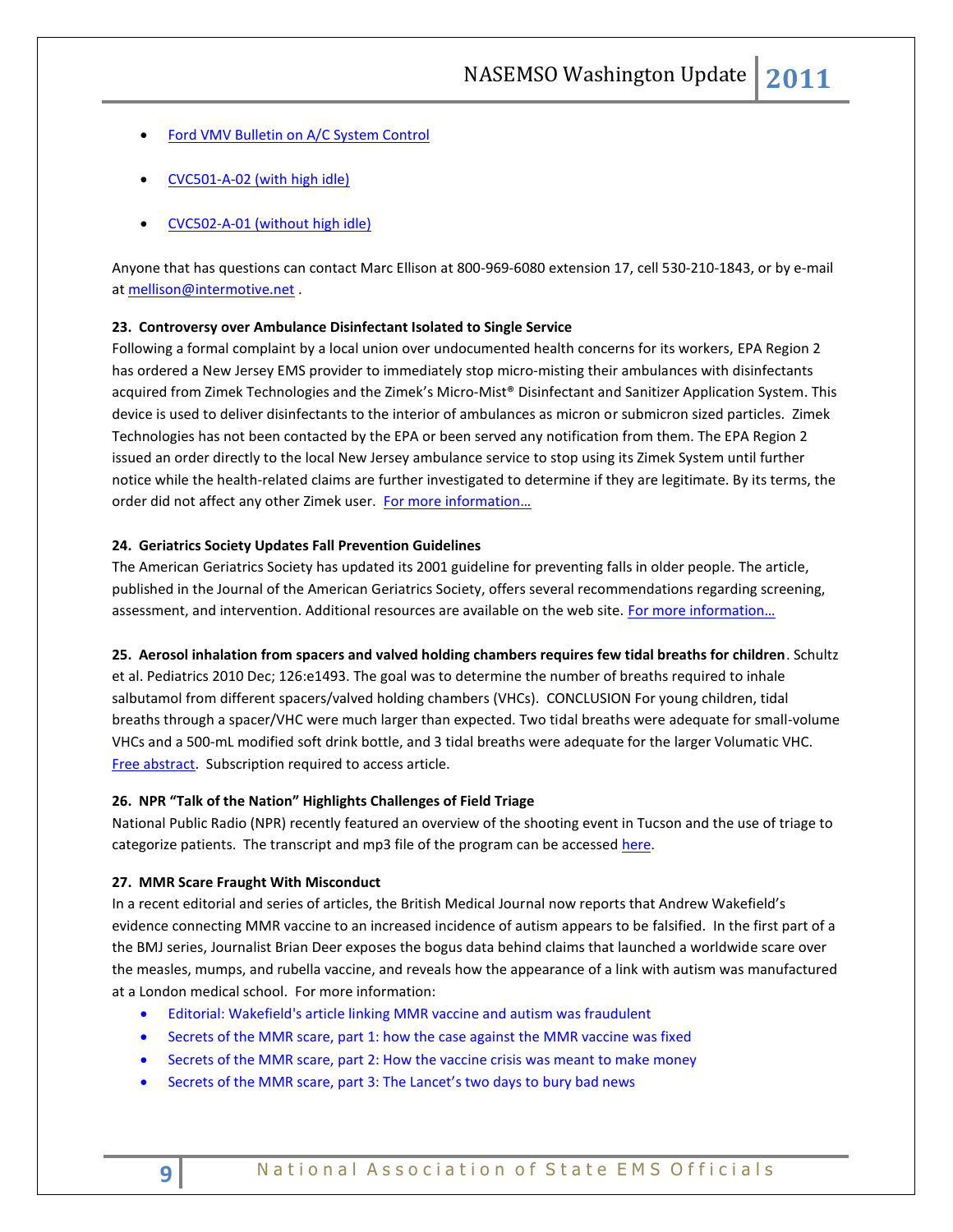**28. Assessing the Impact of Prehospital Intubation on Survival in Out-of-Hospital Cardiac Arrest**. Egly et al. Prehospital Emergency Care January 2011, Vol. 15, No. 1 , Pages 44-49. Objective. To compare the rates of survival to hospital admission and discharge of nontraumatic out-of-hospital cardiac arrest (OHCA) patients who received successful out-of-hospital endotracheal intubation and those who were not intubated. Conclusion. This observational study in an unselected population shows that patients in VF/VT arrest who underwent out-ofhospital intubation were less likely to survive to discharge than those not intubated. Out-of-hospital intubation of patients with non-VF arrest was associated with an increased rate of survival to admission, but not survival to discharge. Future prospective studies are needed to define the role of out-of-hospital endotracheal intubation in cardiac arrest patients. Read More[: http://informahealthcare.com/doi/abs/10.3109/10903127.2010.514090](http://informahealthcare.com/doi/abs/10.3109/10903127.2010.514090)

**29. Predictors of Influenza Vaccination among Emergency Medical Services Personnel**. Hubble et al. Prehospital Emergency Care. Posted online on 12 Jan 2011. Background. Because of their frequent patient interactions, particularly with patients in long-term care facilities, emergency medical services (EMS) professionals are at risk of contracting and spreading influenza. However, influenza vaccination rates among EMS professionals are poorly quantified. Objectives. We sought to document vaccination rates of EMS professionals and identify predictors of vaccination uptake. Conclusion. In this multicenter evaluation of EMS professionals, influenza vaccination rates were unacceptably low. Previous influenza infection, employer vaccine recommendation, a perception of increased risk for contracting the illness, and favorable beliefs about vaccine effectiveness were all predictive of vaccination acceptance. Emergency medical services systems should focus their efforts on combating misinformation through employee educational campaigns as well as develop policies regarding immunization requirements and working while ill. Read More:

<http://informahealthcare.com/doi/abs/10.3109/10903127.2010.541982>

**30. Effect of high flow oxygen on mortality in chronic obstructive pulmonary disease patients in prehospital setting: randomised controlled trial**. Austin et al. BMJ 2010; 341:c5462. Objectives: To compare standard high flow oxygen treatment with titrated oxygen treatment for patients with an acute exacerbation of chronic obstructive pulmonary disease in the prehospital setting. Conclusions: Titrated oxygen treatment significantly reduced mortality, hypercapnia, and respiratory acidosis compared with high flow oxygen in acute exacerbations of chronic obstructive pulmonary disease. These results provide strong evidence to recommend the routine use of titrated oxygen treatment in patients with breathlessness and a history or clinical likelihood of chronic obstructive pulmonary disease in the prehospital setting. Read the article...

#### **UPCOMING EVENTS**

## **\*\*\*STATEWIDE EMS CONFERENCES\*\*\***

\*New Jersey Statewide Conference on EMS. November 2 - 5, 2011 Sheraton, Atlantic City, NJ. For more information, please visit [www.NJEMSConference.com](http://www.njemsconference.com/)

## **\*\*\*National Conferences and Special Meetings\*\*\***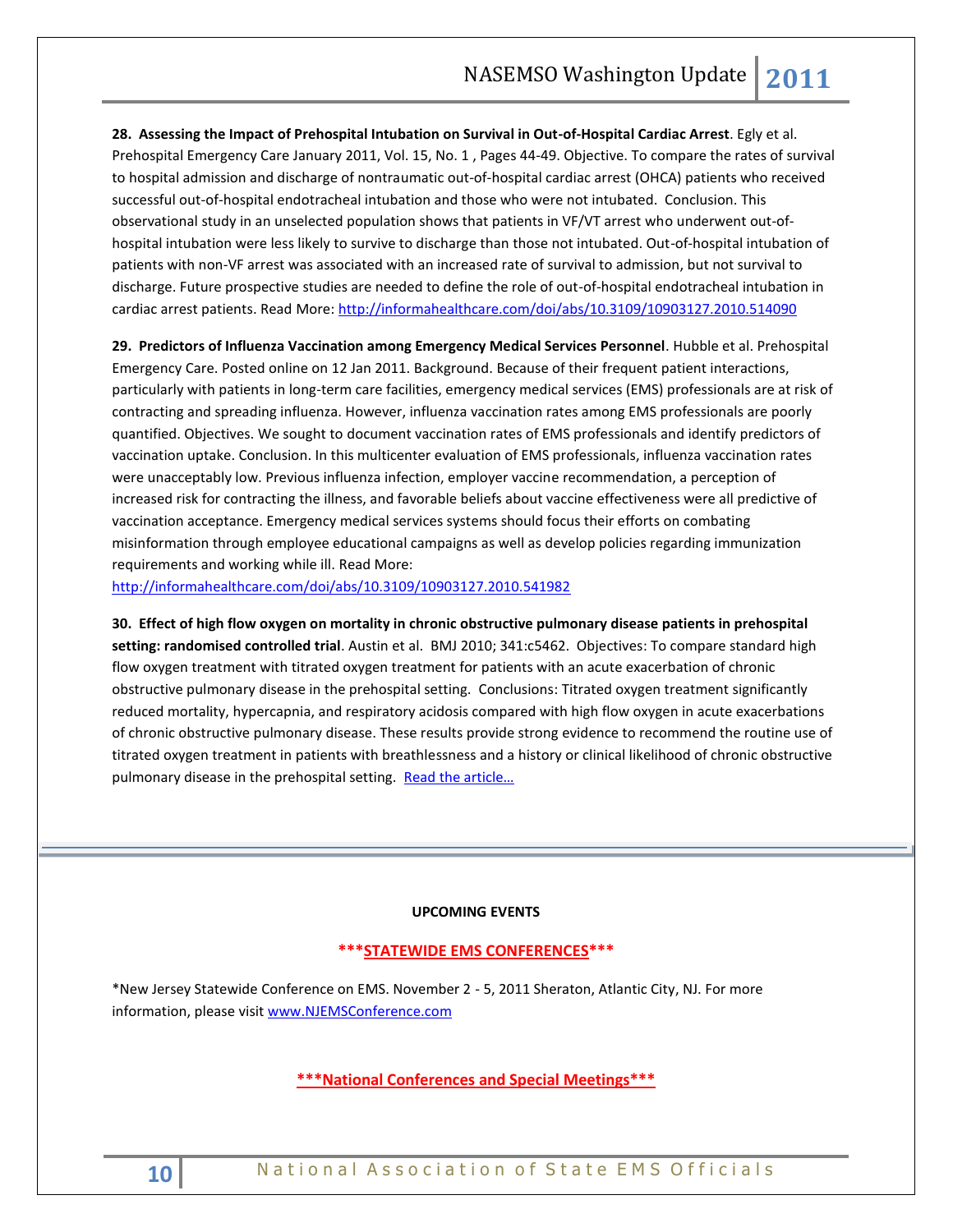EMSC State Partnership Town Hall Conference Call. January 24, 2011 at 2:00 pm EST. To participate in the conference call, dial the HRSA conference line at 866-823-9065 and enter meeting code: 1346468.

2011 National Health Policy Conference February 7-8, 2011. JW Marriott, Washington, DC. As policymakers, practitioners, and administrators shift their focus to the details of implementing the ACA, the National Health Policy Conference (NHPC) offers your first opportunity to hear directly from them about their plans for overcoming challenges and advancing health care reform in 2011. Register to take advantage of the small size and interactive format of this conference to network with attendees who share your concerns and interests. NHPC plenary sessions offer perspectives on the health policy priorities of the administration and the Congress and breakout meetings, offered in three sets of concurrent sessions. For more information, go to [www.academyhealth.org/nhpc.](http://www.academyhealth.org/nhpc)

Emergency Nurses Association (ENA) Leadership Conference. February 16-20, 2011. Portland Convention Center OR. [For more information…](http://www.ena.org/)

American Academy of Emergency Medicine (AAEM) Scientific Assembly. Feb. 28-March 2, 2011. Orlando FL. For [more information…](http://www.aaem.org/education/scientificassembly/)

EMS Today JEMS Conference and Exposition. March 1-5, 2011. Baltimore Convention Center, Baltimore, MD[. For](http://www.emstoday.com/)  [more information…](http://www.emstoday.com/)

Association of Air Medical Services (AAMS) Leadership Conference. March 16-18, 2011. Washington DC. [For more](http://www.aams.org/)  [information…](http://www.aams.org/)

EMSC State Partnership Town Hall Conference Call. April 6, 2011 at 2:00 pm EDT. To participate in the conference call, dial the HRSA conference line at 866-823-9065 and enter meeting code: 1346468.

Fire Rescue Med. May 10-14, 2011 Orleans Hotel, Las Vegas, NV. International Associational of Fire Chiefs EMS Section. [For more information…](http://www.iafc.org/displaycommon.cfm?an=1&subarticlenbr=6)

National Association of State EMS Officials (NASEMSO) Mid-Year Meeting. May 3-5, 2011. Loews Hotel. Annapolis, MD[. For more information...](http://www.nasemso.org/)

IAEM-USA 2011 Mid-Year Meeting. June 9-11, 2011. Emmitsburg, MD For more information...

EMSC State Partnership Town Hall Conference Call. July 25, 2011 at 2:00 pm EDT. To participate in the conference call, dial the HRSA conference line at 866-823-9065 and enter meeting code: 1346468.

Pinnacle 2011. July 25-29, 2011. Loews Miami Beach Hotel, Miami Beach, FL. For more information...

EMS World Expo. Aug 29-Sept 2, 2011. Las Vegas Convention Center, Las Vegas, NV For more information...

National Association of EMS Educators (NAEMSE) September 13-18, 2011. Peppermill Resort, Reno NV. For more [information…](http://www.naemse.org/symposium)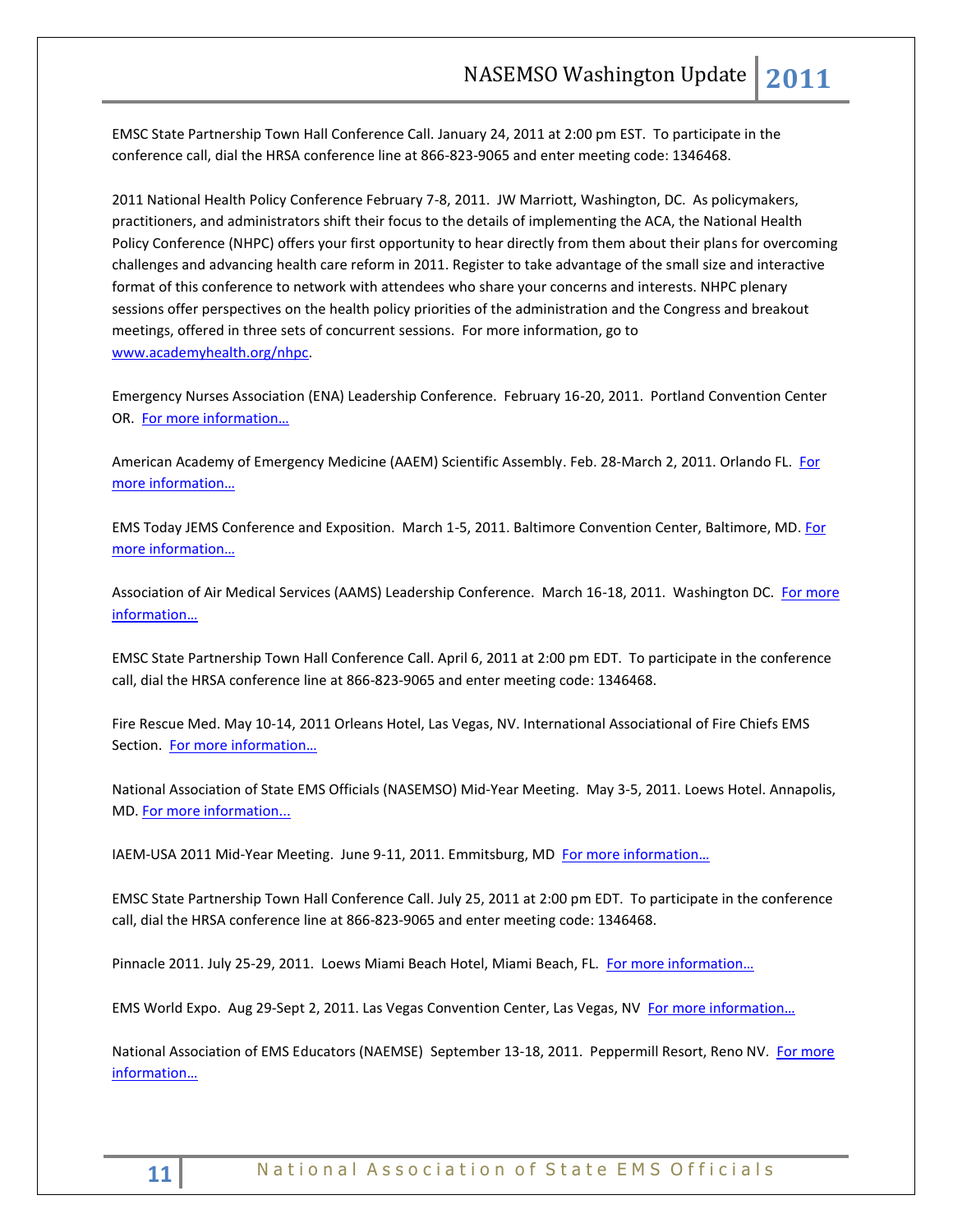Emergency Nurses Association (ENA) Annual Meeting. September 20-24, 2011. Tampa Convention Center, Tampa, FL. [For more information…](http://www.ena.org/Pages/default.aspx)

National Association of State EMS Officials (NASEMSO) Annual Meeting. October 2-7, 2011. Hilton Monona Terrace, Madison, WI. [For more information…](http://www.nasemso.org/)

Amercan College of Emergency Physicians (ACEP) Annual Meeting October 15-18, 2011 San Francisco, CA. For [more information…](http://www.acep.org/)

EMSC State Partnership Town Hall Conference Call. October 12, 2011 at 2:00 pm EDT. To participate in the conference call, dial the HRSA conference line at 866-823-9065 and enter meeting code: 1346468.

Air Medical Transport Conference. October 17-19, 2011. St. Louis, MO. [For more information…](http://www.aams.org/)

EMEX 2011. November 12-17, 2011. Rio All-Suites Hotel, Las Vegas, NV. International Association of Emergency Managers. [For more information…](http://www.iaem.com/)

See more EMS Events on NASEMSO's web site at <http://www.nasemso.org/Resources/Calendar/index.asp>

#### **NASEMSO Staff Contacts**

Elizabeth B. Armstrong, CAE, MAM / Executive Director (703) 538-1799 ext. 7 - [armstrong@nasemso.org](mailto:armstrong@nasemso.org)

Sharon Kelly / Executive Assistant (703) 538-1799 ext. 2 - [kelly@nasemso.org](mailto:kelly@nasemso.org)

Kathy Robinson / Program Manager (703) 538-1799 ext. 4 – [robinson@nasemso.org](mailto:robinson@nasemso.org)

Kevin McGinnis/Program Manager (571) 749-7217 -- [mcginnis@nasemso.org](mailto:mcginnis@nasemso.org) Leslee Stein-Spencer/Program Manager Email: [Stein-Spencer@nasemso.org](mailto:Stein-Spencer@nasemso.org)

Mary Hedges/Program Manager [Hedges@nasemso.org](mailto:Hedges@nasemso.org)

Karen Thompson / Web Site Content Manager  $(828)$  693-5045 - [thompson@nasemso.org](mailto:thompson@nasemso.org)

National Association of State EMS Officials 201 Park Washington Court Falls Church VA 22046 Phone: (703) 538-1799 Fax: (703) 241-5603 Website: [www.nasemso.org](http://www.nasemso.org/)

**The material contained in this newsletter is for informational purposes only. NASEMSO does not support, endorse, or recommend any position, product, or service unless explicitly stated.**